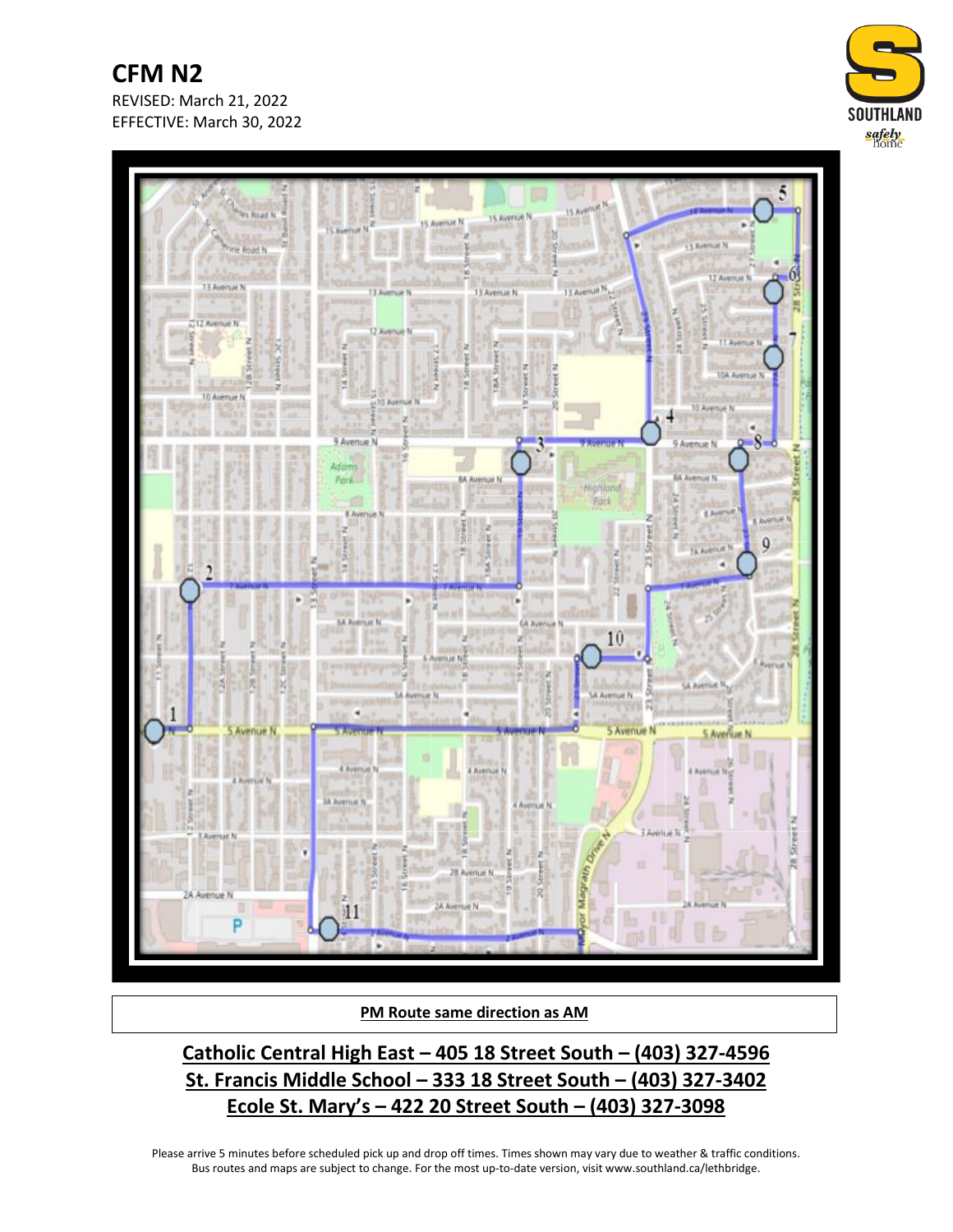## **CFM N2**

REVISED: March 21, 2022 EFFECTIVE: March 30, 2022



- #1 7:26 AM 5 Ave North Eastbound Power Boxes (Formerly LPT)
- #2 7:27 AM 12 Street North Northbound Fire Hydrant (Formerly LPT)
- #3 7:31 AM 19 Street North Northbound Alley (Formerly LPT)
- #4 7:33 AM 23 Street North Northbound LPT Stop #11206
- #5 7:35 AM 14 Ave North Eastbound Former LPT Stop
- #6 7:36 AM 27A Street North Southbound Alley
- #7 7:37 AM 27A Street North Southbound Alley
- #8 7:39 AM 27 Street North Southbound Alley (Formerly LPT)
- #9 7:41 AM 27 Street North Southbound Lamp Post (Formerly LPT)
- #10 7:43 AM 6 Ave North Westbound Alley
- #11 7:46 AM 2 Ave North Westbound Alley (Formerly LPT)
- #12 7:50 AM Catholic Central High School East Campus
- #13 7:50 AM Ecole St. Marys
- #14 7:50 AM St. Francis Junior High

## Catholic Central High East - 405 18 Street South - (403) 327-4596 St. Francis Middle School - 333 18 Street South - (403) 327-3402 Ecole St. Mary's  $-$  422 20 Street South  $-$  (403) 327-3098

Please arrive 5 minutes before scheduled pick up and drop off times. Times shown may vary due to weather & traffic conditions. Bus routes and maps are subject to change. For the most up-to-date version, visit www.southland.ca/lethbridge.